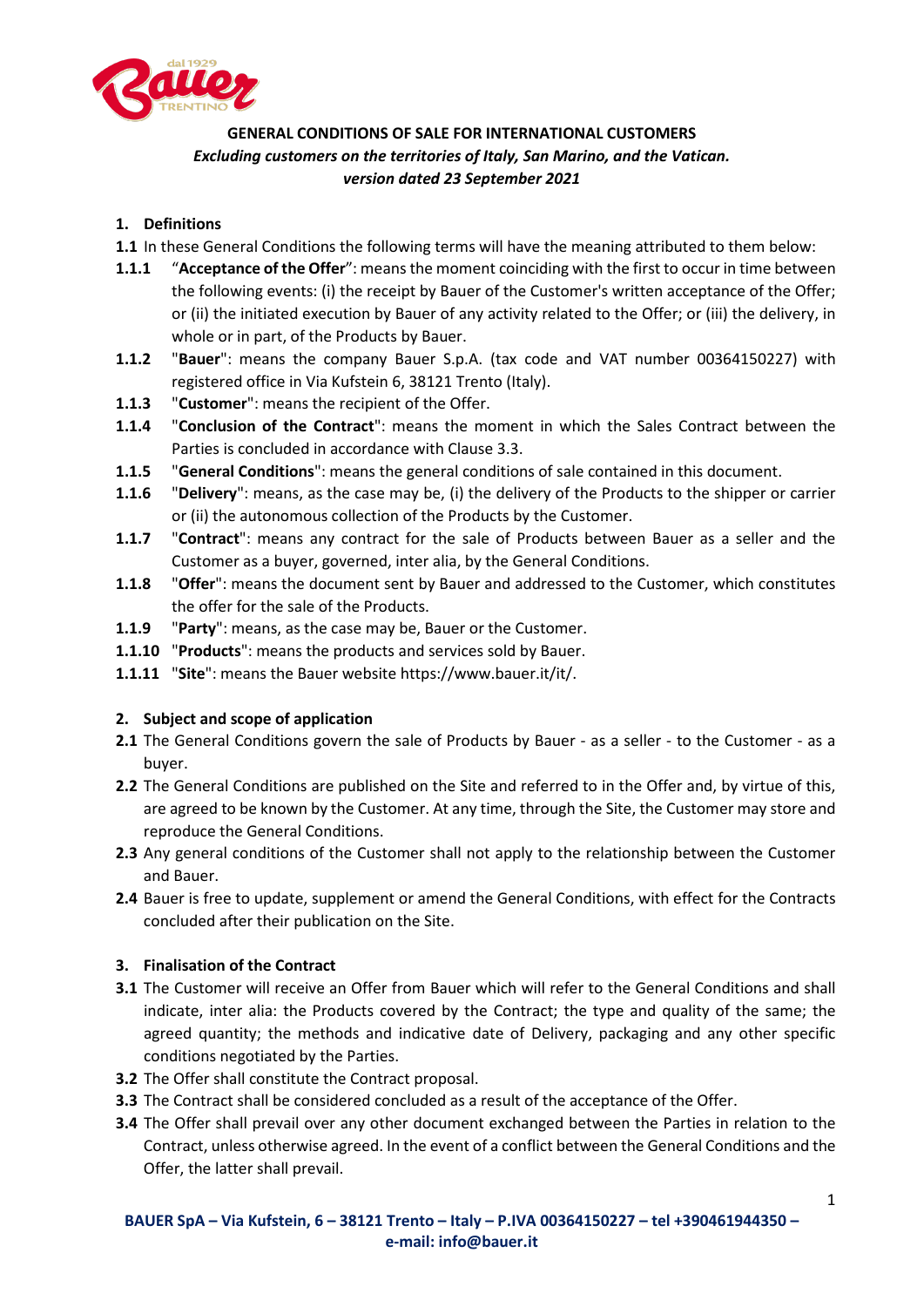

**3.5** Bauer shall evaluate any proposals for variations or amendments by the Customer even after the conclusion of the Contract and shall notify the Customer in writing if it wishesto accept them, it being agreed that, in the absence of written communication of acceptance, the same shall be considered rejected.

## **4. Prices**

- **4.1** The selling prices of the Products are indicated in the Offer and are calculated net of VAT, transport costs, customs, and other costs, unless otherwise agreed between the Parties.
- **4.2** Unless otherwise indicated in the Offer, if a price list is in force between the Parties, the prices shall be those indicated in the price list in force at the time of acceptance of the Offer.
- **4.3** The price lists are only valid for the reference period, without prejudice to the right of Bauer, at its sole discretion, to adjust the prices or remove some Products from the list even during the period of validity.

# **5. Payments**

- **5.1** Payments from the Customer to Bauer must be made according to the conditions indicated on the invoice.
- **5.2** The amounts indicated in the invoice issued by Bauer are payable without any deduction or compensation of any kind, unless otherwise agreed in writing by Bauer.
- **5.3** Payments must be made at the address of Bauer's registered office as recorded from the Company Register from time to time.
- **5.4** Prices must be paid in the currency indicated on the invoice. Any losses due to the volatility of exchange rates are the sole responsibility of the Customer.
- **5.5** In the absence of indications in the Offer and/or in the invoice, payments must be made upon receipt of the invoice, in Euros.
- **5.6** If Bauer and the Customer agree on the fact that the Products may be sold and/or invoiced to a third party, the Customer shall not be released from the obligations of the "Customer" in accordance with the General Conditions and shall remain fully responsible to Bauer for the correct and due performance of the Contract.
- **5.7** In the event of delayed, non-payment or partial payment by the Customer of any sum due to Bauer, the latter may suspend the performance of any existing Contract with the Customer, without prejudice to any other remedy.
- **5.8** In the event of delayed, non-payment or partial payment by the Customer of any sum due to Bauer, default interest shall accrue on all sums due, calculated in accordance with Legislative Decree 231/2001 without the need for formal notice, and all credit shall become immediately due with forfeiture of the benefit of the term.
- **5.9** Bauer, without this constituting a waiver or limitation of any right or remedy, shall have the right, at any time, to offset any amount due to it or which will be due to it in the future to the Customer.

## **6. Delivery**

- **6.1** Unless otherwise agreed, the sale of the Products takes place Ex Works (Incoterms 2020) from the registered office of Bauer resulting from the Business Registers or from a different place indicated by Bauer in the Offer.
- **6.2** Bauer shall carry out the Delivery compatibly with its production, procurement and shipping needs, using the utmost diligence and professionalism, and making every reasonable effort to comply with the delivery times indicated in the Offer, it being agreed that said times are not binding obligations for Bauer and cannot be interpreted as essential terms.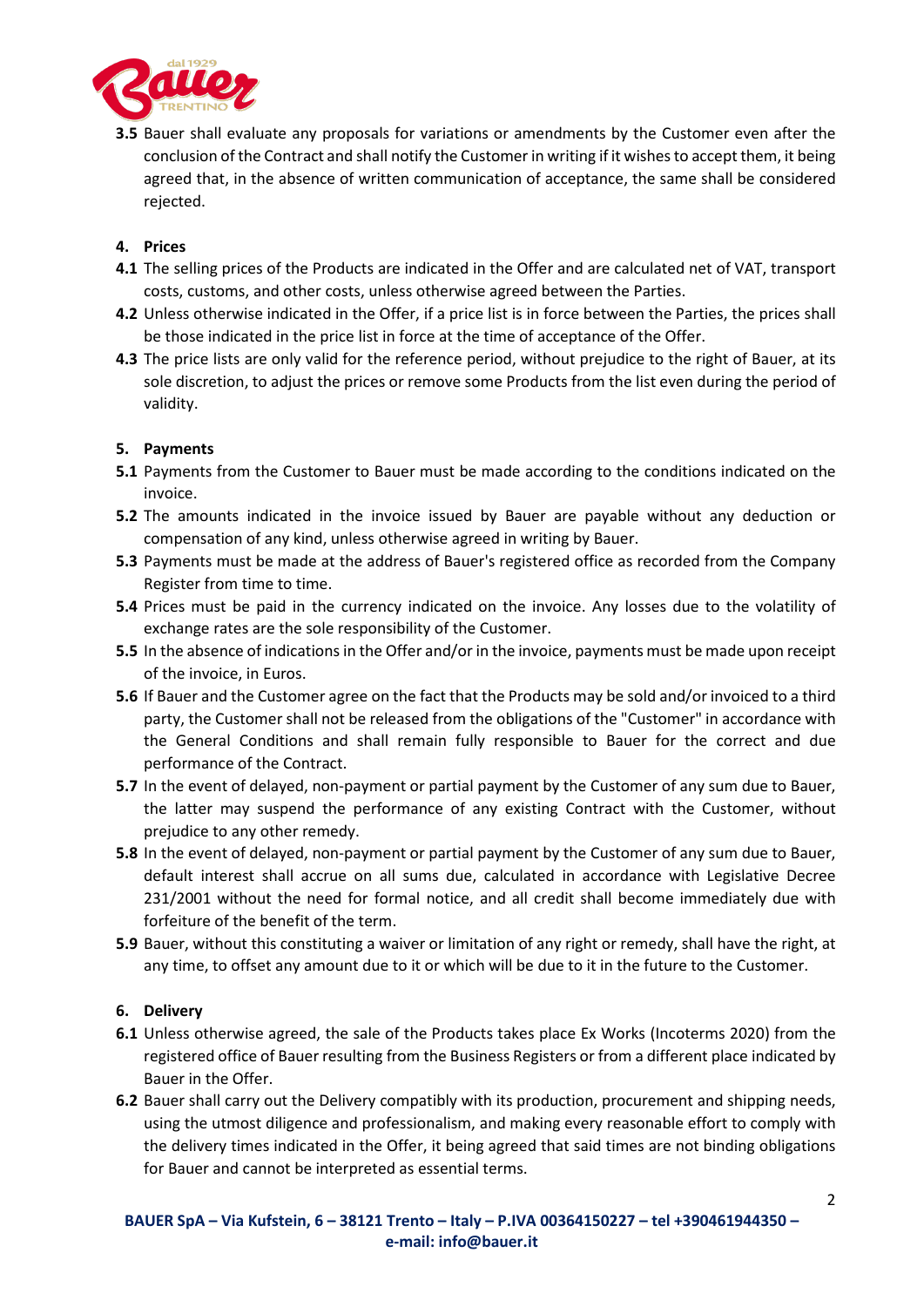

- **6.3** Delivery shall take place to the carrier and/or shipper chosen by the Customer unless, by the time of acceptance of the Offer, the Customer declares to Bauer that it wishes to proceed in a different manner.
- **6.4** Bauer reserves the right to divide the Products into several deliveries or to combine the Products indicated in different Offers into a single delivery.
- **6.5** Pallets are charged at the price indicated in the Offer. If pallets of the same quality are returned, they shall be reimbursed.
- **6.6** Unless otherwise agreed, Bauer shall be responsible for the packaging and labelling activities; the customs activities shall instead be the responsibility of the customer.

## **7. Ownership reservations and transfer of risks**

- **7.1** The risks deriving from the sale are transferred to the Customer from the moment of Delivery.
- **7.2** Because of this, for the sole purpose of clarity, the Parties acknowledge that, *inter alia*:
- **7.2.1** Following the Delivery or, in any case, the transfer of risks to the Customer, Bauer shall not be liable for the deterioration of the Products or damage to the same.
- **7.2.2** The Customer is obliged to pay the full price even in the event of damage or perishing of the Products after the transfer of risks.
- **7.2.3** In the event of goods damaged during transport, Bauer shall not be liable unless all the following conditions occur cumulatively: (i) according to the General Conditions, the risk is still borne by Bauer; (ii) the transport is carried out by carriers/freight forwarders hired by Bauer; and (iii) the damage has been duly and promptly reported on the transport documents/CMR/IT systems.
- **7.3** The Customer acquires ownership of the Products with full payment of the price.
- **7.4** Any partial payments of the Price shall remain acquired by Bauer by way of indemnity.
- **7.5** Until the moment of transfer of ownership, the Customer must manage the Products for which the Delivery has been carried out with the care and diligence required and suitable for the nature of the Products and the Customer's professionalism.
- **7.6** For the sole purpose of clarity, the Parties acknowledge that, prior to the transfer of ownership, the Customer shall not be able to process or resell the Products or recognise any rights in relation to them to third parties.

## **8. Quality and quantity**

- **8.1** Bauer warrants that the Products shall be free from defects that make them unsuitable for their intended use and shall comply with valid technical data sheets.
- **8.2** Bauer warrants the compliance of the Products with Italian law applicable to them at the time the Contract is finalised.
- **8.3** Bauer assumes no responsibility for the compliance of the Products with the legislation of countries other than Italy.
- **8.4** Bauer shall not be liable for defects known by the Customer at the time of Delivery or for defects that have their cause in a fact subsequent to the transfer of risks to the Customer pursuant to Clause 7.

## **9. Acceptance and disputes**

- **9.1** The acceptance of the Products by the shipper, the carrier or whoever else in charge of the collection by the Customer shall attest to the good condition of the packaging.
- **9.2** Once the Products have reached the destination indicated by the Customer and, in any case, before any use or resale, the Customer shall check their condition, quality and quantity and their compliance with the specifications.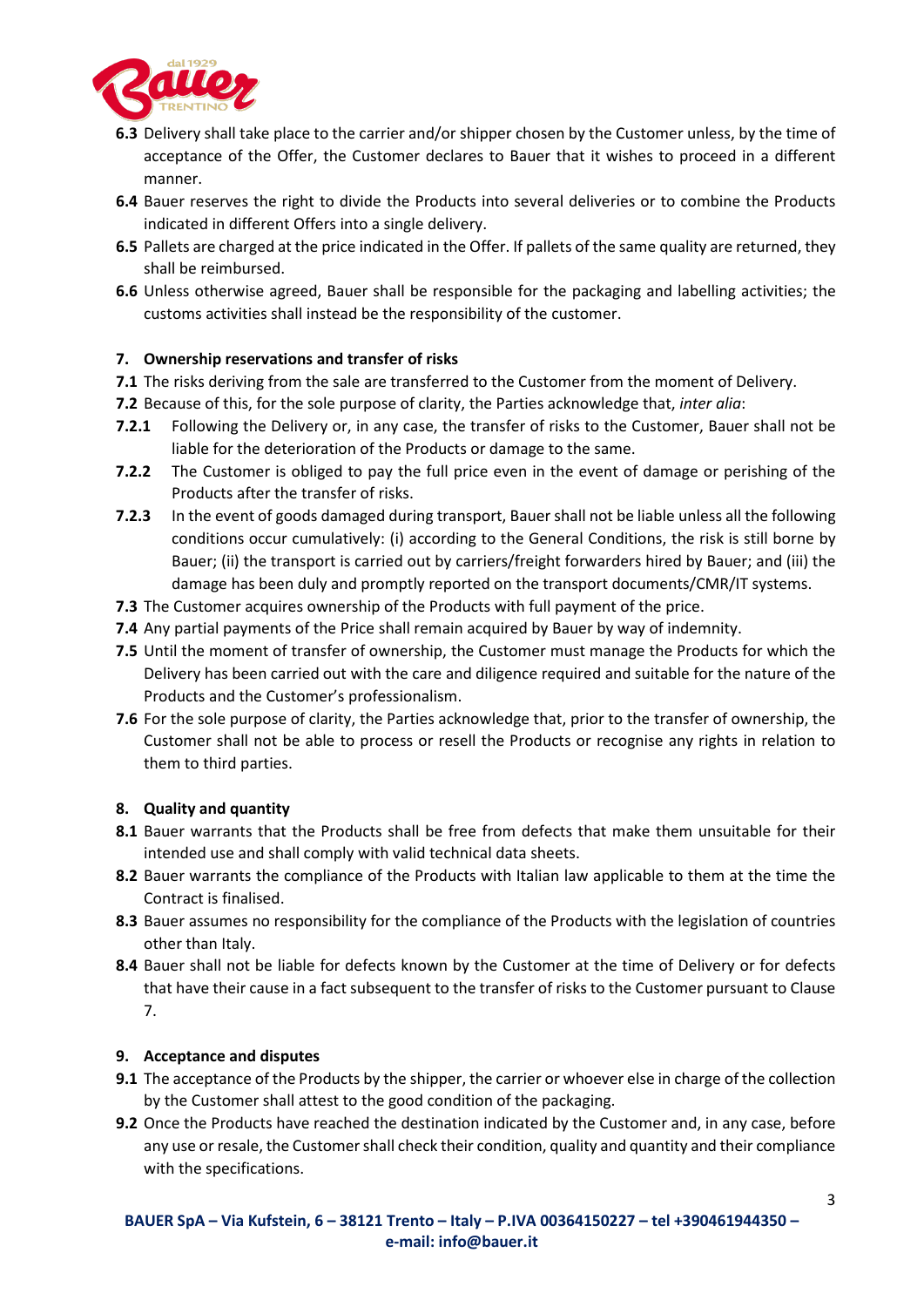

- **9.3** Any complaints from the Customer to Bauer must be communicated in writing, by certified e-mail within three working days from the moment in which the Products have reached the destination indicated by the Customer. In the case of hidden defects only, the three-day term starts from the moment of discovery of the defect provided that this moment is duly proven and documented.
- **9.4** The communication must contain an exact description of the defect and be accompanied by the appropriate documentation to prove it. At Bauer's request, the Customer must also send it a sample of the Products that are considered to be affected by defects, at Bauer's expense.
- **9.5** The Customer shall lose all right to dispute the existence of defects if the Products have been improperly used or stored by the Customer or by third parties on behalf of the latter.

### **10. Content of the warranty**

- **10.1** Should Bauer receive a dispute pursuant to Clause 9, it shall carry out a verification of the disputed Product.
- **10.2** Should Bauer ascertain the existence of the alleged defects, it shall, at its sole discretion, replace the non-conforming Products or reimburse the Customer in relation to the relative cost (or issue a credit note for the corresponding amount), with consequent exclusion of any further compensation rights or contractual remedies by the Customer. Bauer may make the execution of these remedies subject to the prior return by the Customer, at Bauer's expense, of all Products found to be nonconforming.

### **11. Force majeure**

- **11.1** Neither Party may be considered in breach of its contractual obligations if the breach is due to force majeure, meaning circumstances beyond their reasonable control (including, for example, natural phenomena, explosions, floods, conditions extreme weather conditions, fires, accidents, wars, terrorism, civil unrest, industrial conflicts or actions, strikes, blockades, pandemics, interrupted supply of raw materials, provisions for import or export or embargoes) provided that the Party facing a cause of force majeure gives prompt written notice to the other Party and does everything necessary to limit its effects.
- **11.2** Any Party whose obligations are suspended in accordance with this clause must resume the performance of its obligations immediately after the termination of the force majeure, giving prompt written notice to the other Party.
- **11.3** The continuation of the cause of force majeure for more than sixty days gives the Party that has not suffered it the right to withdraw from the Contract with immediate effect.

### **12. Termination and withdrawal**

- **12.1** Each Party must notify the other Party in writing of any breach of the obligations arising under the Contract and must grant the other Party a term to remedy this breach of not less than fifteen days. If the defaulting Party has not remedied the alleged breach within the above-mentioned term, the other Party shall have the right to terminate the Contract pursuant to Article 1454 of the Italian Civil Code.
- **12.2** Notwithstanding the foregoing, Bauer shall have the right to terminate pursuant to Article 1456 of the Italian Civil Code any Contract in case of breach, by the Customer, of the provisions contained in the following clauses: 5 (Payments); 14 (Intellectual property rights); 15 (Confidentiality).
- **12.3** The termination as well as withdrawal shall have immediate effect, even about the Contracts between Bauer and the Customer that are still in force, without prejudice to the right of Bauer to limit their effect only in relation to some Contracts or Offers having a date subsequent to that of the communication of termination/withdrawal.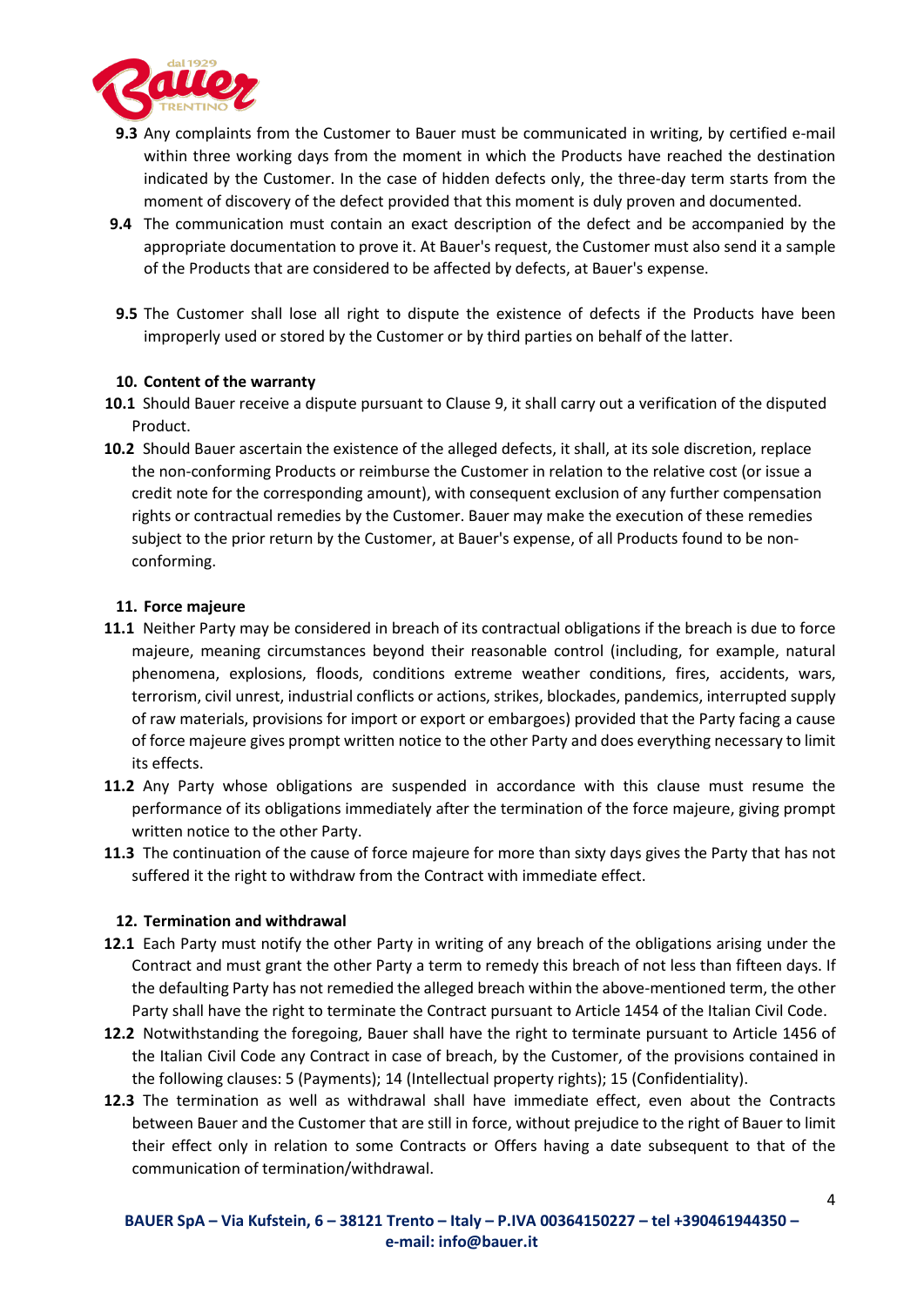

- **12.4** Without prejudice to the above and except in the case of termination due to default by Bauer, on the effective date of the termination or withdrawal, the Customer must agree in good faith with Bauer to acquire all the Products already manufactured or packaging materials purchased by Bauer in the context of the contractual relationship between the Parties. The Customer must also reimburse Bauer for any profits or losses relating to raw materials purchased or for which it has incurred a cost at the request of the Customer, and which have not yet been used in any Products.
- **12.5** Termination or withdrawal, in whole or in part, shall not affect the validity of the General Conditions. Clauses 14 (Intellectual property rights), 15 (Confidentiality), 17 (Personal data) and 18 (Applicable law and disputes) shall in any case survive the termination of any contractual relationship between the Parties.

### **13. Limitation of liability**

- **13.1** Except for special regulations provided for in the General Conditions, each Party shall be required to compensate the other Party for any damage or loss caused to it because of an intentional or culpable breach of Contract.
- **13.2** Unless this is prohibited by law or there have been fraudulent or wilful declarations, in no circumstances may Bauer be required to pay, as compensation, an amount higher than the total net price of the Products subject to the last Offer for which there was an acceptance of the Offer before sending the compensation request.

### **14. Intellectual property rights**

- **14.1** Bauer shall remain the exclusive owner of all intellectual property rights relating to the Products, including specifications and recipes.
- **14.2** Unless otherwise agreed in writing between the Parties, Bauer shall remain the exclusive owner of all intellectual property rights relating to any Products developed jointly by the Parties.

### **15. Confidentiality**

**15.1** Each Party undertakes to treat as strictly confidential and not to disclose to third parties any documents or information (including, for example, technical and commercial know-how, specifications, recipes, IPs and processes) made available by the other Party during the negotiations and/or performance of the sales contract, except in cases where such disclosure is required by law or is authorised in writing by the Party that owns the confidential information.

### **16. Miscellaneous provisions**

- **16.1** Should any clause of the General Conditions, or part thereof, be judged invalid, unlawful, or unenforceable by a competent authority, such clause or provision shall be considered not to be part of the Contract while the other clauses and provisions shall remain valid to the maximum extent permitted by law.
- **16.2** The waiver of any provision or condition of the General Conditions shall be effective only if communicated in writing and cannot be interpreted as a waiver of any subsequent breach or waiver of the same provision or condition or as a waiver of any other provision or conditions of these General Conditions. The lack or delay by each of the Parties to exercise any option or right regarding these General Conditions shall not act as a waiver of such option or right, nor the exercise, total or partial, of any right or option may preclude any different exercise or the future enforcement of any other right or option of the General Conditions.